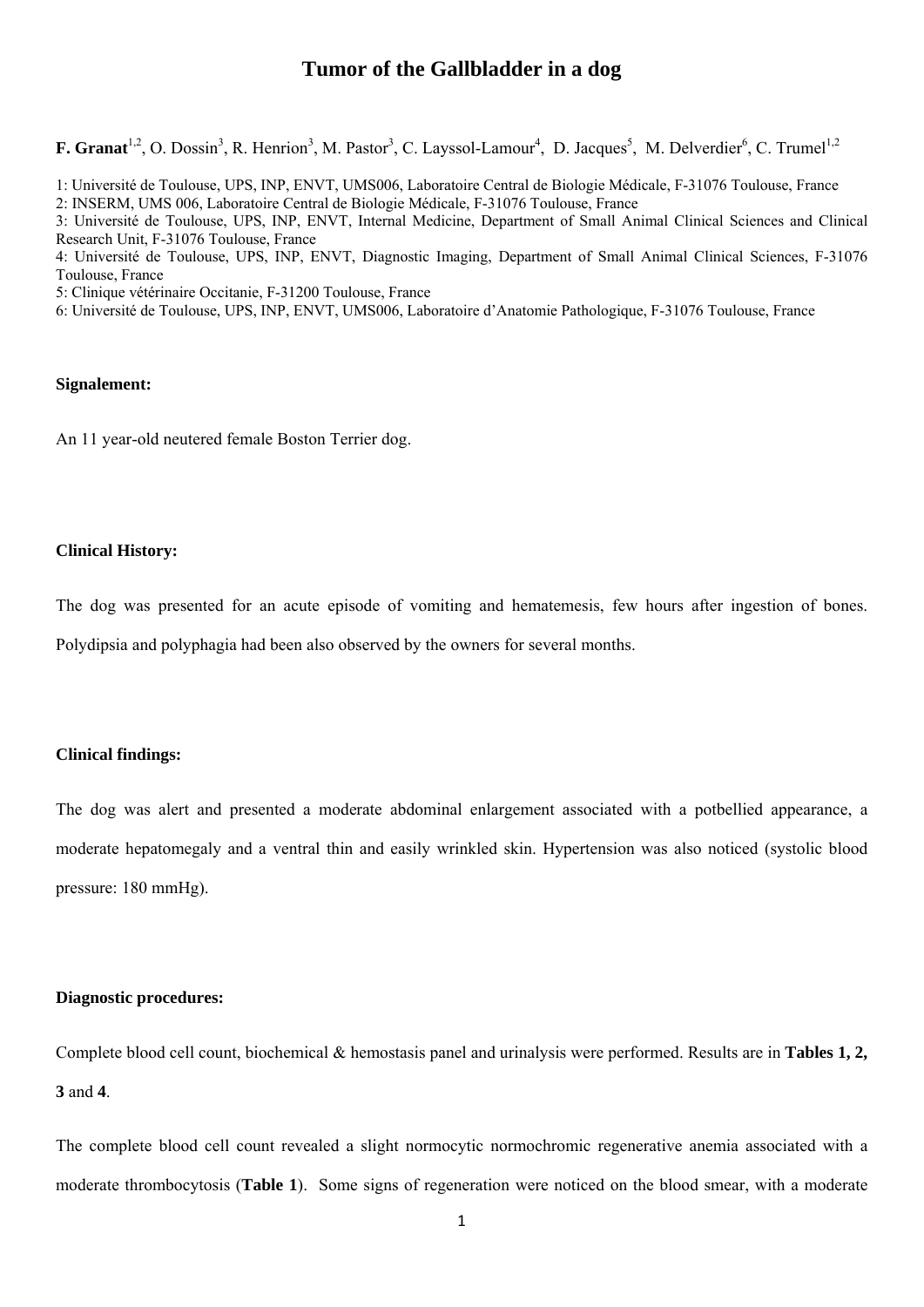anisocytosis and polychromasia, a slight metarubricytosis and Howell Jolly bodies. These abnormalities could be most probably consistent with blood loss.

The biochemical panel revealed a mild hyperprotidemia possibly secondary to dehydration or an inflammatory process, a slight hypochloremia consistent with vomiting, and a mild to moderate increase in the liver enzyme activities including ALT, ALP and GGT most probably consistent with cholestasis and/or an induction of these enzymes, and maybe moderate cell damage (**Table 2**).

The urinalysis revealed a low USG and dipstick revealed a marked proteinuria. A bacterial culture was negative, and the urine sediment was unremarkable. A renal proteinuria was suspected, and a "cause and effect" relationship between proteinuria and hypertension was suspected at this stage (**Table 3**).

The hemostasis results were within reference range (**Table 4**).

An abdominal ultrasonography was not suggestive of a digestive foreign body, and revealed a large intraluminal mass within the gallbladder associated with a diffuse and moderate hepatomegaly and a bilateral hypertrophy of adrenal glands (**Figure 1).** 

The gallbladder mass was uppermost investigated because of its potential involvement in the acute clinical signs and a fine needle aspirate was performed (**Figure 2**). The cytological evaluation revealed a moderate cellularity, a hemorrhagic background associated with a blue-gray finely granular substance highly suggestive of bile fluid and numerous sometimes giant naked nuclei. The few intact cells were dispersed or clustered in unorganized clumps, and the nuclei were often embedded in a cytoplasmic background. The intact cells were round to polygonal with a medium NCR, and were characterized by a medium to slight basophilic cytoplasm containing some to many fine azurophilic granules, and a round to oval nucleus associated with a fine chromatin with sometimes one nucleolus of variable size (small to large). These cells presented some criteria of malignancy with a marked anisocytosis and anisokaryosis, some binucleations and macronucleolations. These cells had features of a neuroendocrine tumor, and a carcinoid tumor was suspected. A biopsy and immunohistochemistry were recommended to confirm this hypothesis.

A CT-scan was performed to characterize the gallbladder mass for surgery, and for staging. It confirmed that the mass was attached to the gallbladder wall, confirmed the bilateral hypertrophy of adrenal glands, and revealed very small hepatic nodules of undetermined origin. A cholecystectomy was performed, and the multiple hepatic nodules were not macroscopically observed during the laparotomy. The gallbladder mass was infiltrative and exophytic within the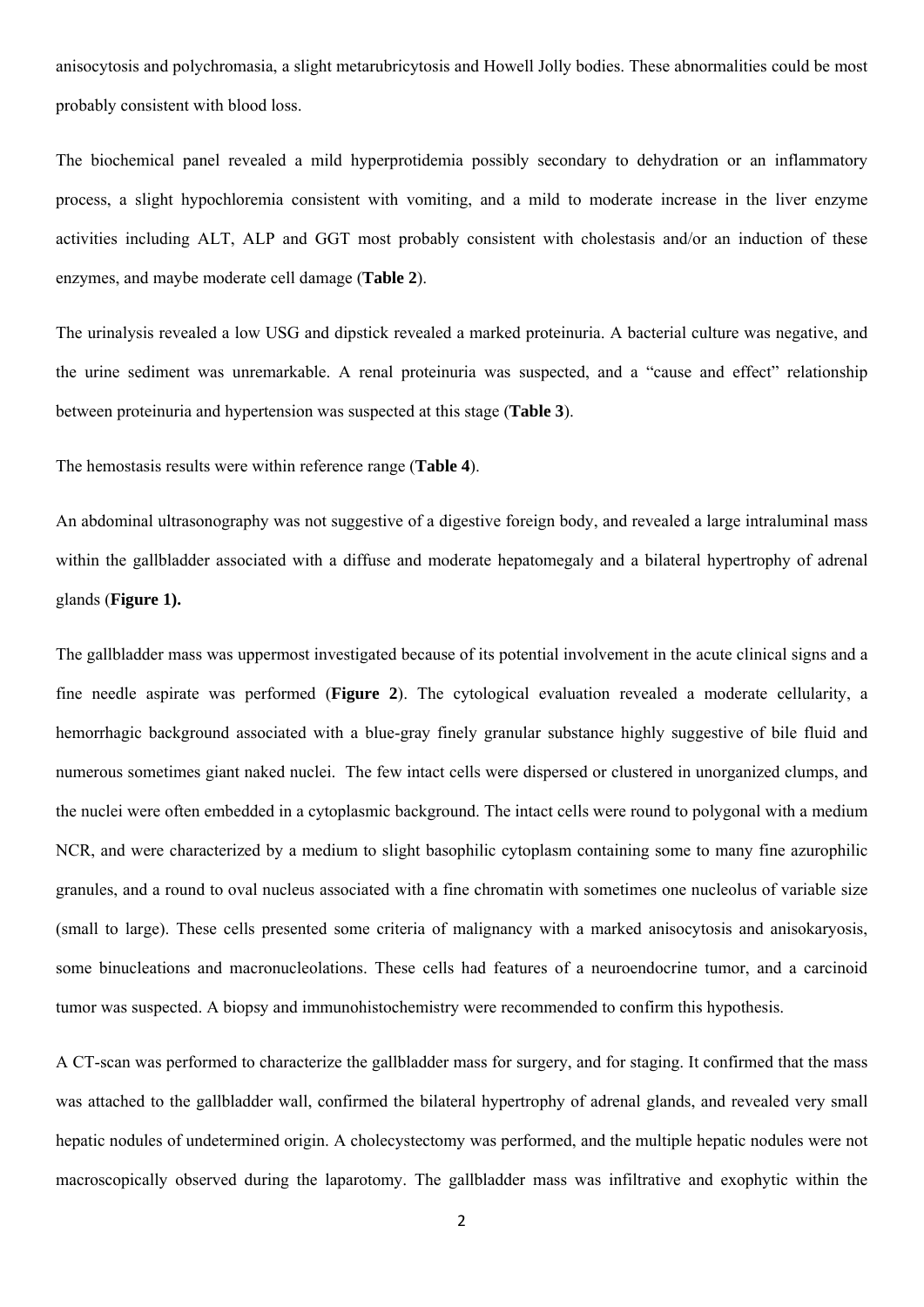lumen (2 x 3 cm). The histological examination revealed a proliferation of neoplastic cells which formed some small aggregates or nests, sometimes oriented and separated by a fine fibrovascular stroma forming a pseudo-lobular pattern. The neoplastic cells were oval to polygonal with a hyperchromatic round to oval nucleus associated with a small to large nucleolus, and a moderate abundant eosinophilic cytoplasm sometimes granular or vacuolated. These cells revealed some cytological criteria of malignancy (anisokaryosis, anisocytosis, binucleation…) associated with an infiltrative tendency and a medium mitotic index. These features were consistent with a neuroendocrine tumor of the gallbladder such as a well-differentiated neuroendocrine carcinoma (*i.e* a carcinoid tumor). An immunohistochemistry pattern confirmed this hypothesis, including a negative staining of a combination of Cytokeratins (Cytokeratin 5, 6, 8, 17 and 19) and a strongly positive staining of Chromogranin A and Neuron Specific Enolase (NSE).

#### **Treatment and follow-up:**

At the follow-up, an ACTH stimulation test was performed to explore a highly suspected hyperadrenocorticism. The exaggerated response to ACTH confirmed a Cushing's syndrome (**Table 2**). A pituitary-dependent hyperadrenocortism (PDH) was suspected as primary hypothesis because of the bilateral and symmetric hypertrophy of the adrenal gland noticed on abdominal ultrasonography and CT scan, but an ectopic ACTH secretion due to the carcinoid tumor could not be completely ruled out. Even if the carcinoid tumor was removed, very few remaining secreting cells in the gallbladder or elsewhere (e.g: in the liver in case of an extension of the tumor) could be sufficient to induce a hyperadrenocorticism.

The hyperadrenocorticism was treated with trilostane, and regular ACTH stimulation tests were performed to adjust the dose. The hypertension was treated with amlodipine. During the follow-up, a progressive decrease in liver enzymes activity was noticed, a proteinuria remained (urine protein: creatinine ratio: between 5 and 7), and a potential metastatic extension to the liver was suspected on abdominal ultrasound examination. A liver fine needle aspirate could not confirm this suspicion and was suggestive of a glucocorticoid hepatopathy, but an adjuvant treatment based on toceranib phosphate and carboplatin was applied because metastases of the primary tumor could not be ruled out. Unfortunately, the dog developed an acute renal failure and a severe gastrointestinal disease during hospitalisation, and the owners decided to euthanize.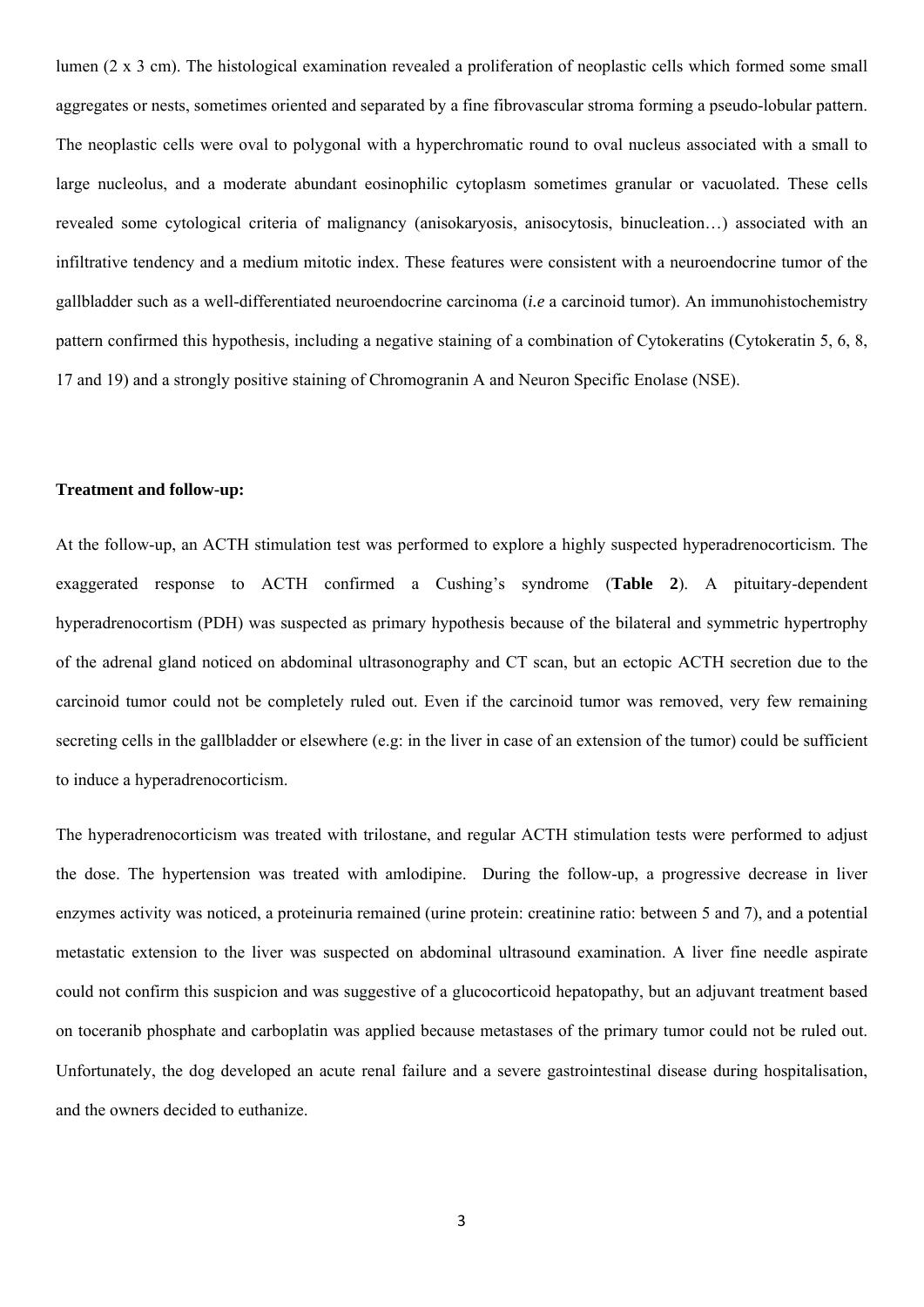## **Necropsy and histological findings**:

At the necropsy, the main gross findings were those of a uremic syndrome (presence of sub-pleural mineralizations and a diffuse congestion and edema of the pulmonary parenchyma) associated with a chronic glomerulopathy and signs of hemorrhagic colitis. Histopathological examination revealed no metastatic extension of the carcinoid. A severe renal amyloidosis, a light lobular hyperplasia of hepatic parenchyma and a cortical hyperplasia of adrenal glands were also noticed. The pituitary gland was autolyzed and no histological lesion could be identified.

#### **Discussion**

Neuroendocrine tumors are rare in dogs and cats. They arise from disseminated neuroendocrine cells which produce peptides and bioactive amines in different organs. The most common sites are the lung and the gastrointestinal tract, but other uncommon sites have been reported in dogs, such as the gallbladder, liver, bile duct, skin, nasal cavity and naso-pharynx. Few cases of gallbladder carcinoid have been yet reported [1-4].

The clinical signs and clinical pathologic findings of gallbladder carcinoid are unspecific. The clinical signs include in particular hematemesis and vomiting like in our case, but also lethargy, fever, abdominal pain, icterus, diarrhoea and melena. Upper gastro-intestinal blood loss in case of gallbladder carcinoid could be due to blood loss from the neoplasm [4], and bleeding associated with hemobilia and hemocholecyst have been reported in three previous cases [1,4]. However, a differential diagnosis of upper gastrointestinal ulcers should be considered since bleeding due to ulceration induced by an eventual secretion of gastrin by the neoplastic cells (*i.e* Zollinger-Ellison syndrome) have been described in people and suspected in a cat with a hepatic carcinoid [5]. In our case, the primary hematemesis was suspected to be associated with blood loss from the neoplasm because it had also been induced after the fine needle aspiration, and no evidence of healing gastrointestinal ulcers was noticed at the necropsy. The clinical pathologic findings of gallbladder carcinoid can commonly include increase of various liver enzymes activities such as ALT, AST, ALP, and GGT as in our case, but they can also be the result of Cushing's syndrome (cf. glucocorticoid induction and steroid hepatopathy) [1,4]. However, the observed increase in GGT especially when compared with the magnitude of the increase in ALP could raise a suspicion of biliary tract disease in our case. Anemia, leukocytosis and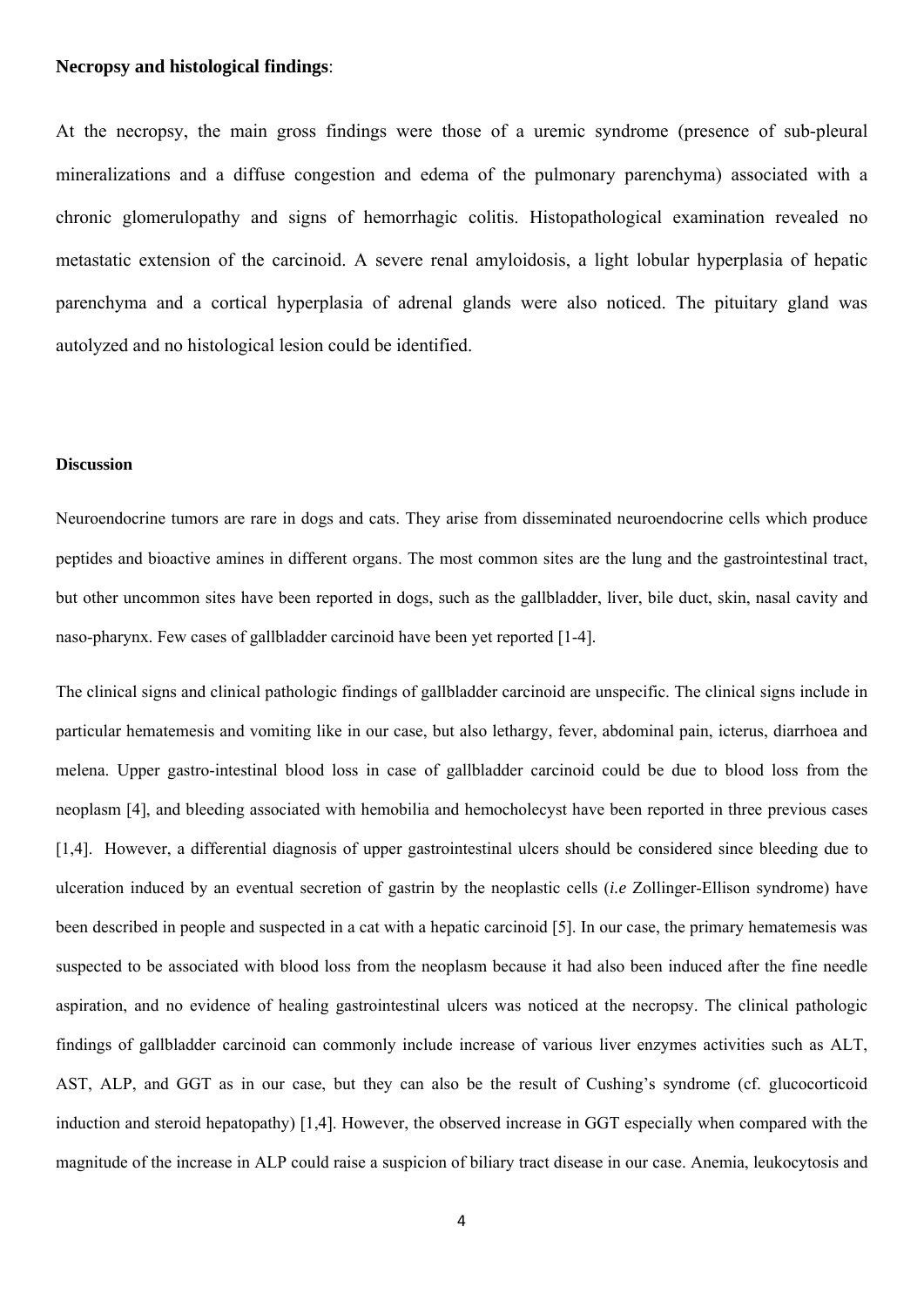increase of bilirubin were also previously reported for gallbladder carcinoid tumor [1, 4]. The persistent proteinuria was initially suspected to be related to the Cushing's syndrome and hypertension in our case, but could also be due to the renal amyloidosis discovered at the necropsy.

The definitive diagnosis of neuroendocrine tumor is based on histologic features associated with immunohistochemical stainings. A relevant panel including Chromogranin A, synaptophysin and NSE is recommended to diagnose hepatic carcinoid [6]. In few cases of reported gallbladder carcinoid, immunohistochemical investigations mainly used a common negative immunoreactivity for cytokeratin, and a positive Chromogranin A [1- 4], NSE [3-4], protein gene product 9.5 [1] and synaptophysin [4] immunoreactivity. The Grimelius reaction detecting argyrophilia and the transmission electron microscopy were infrequently used to confirm the neuroendocrine origin of the tumor [2].

Biologic behavior of neuroendocrine tumor is difficult to predict on histological features, since anaplasia features and mitotic index are not reliable to determine the malignancy grade. The evidence of tumor invasion into adjacent tissue could reflect criteria of malignancy. So, it is recommended to consider these tumors as potentially malignant. Hepatic carcinoid has been described as an aggressive tumor associated with a common metastatic potential to the peritoneum and draining lymph nodes [7, 8], however it is suggested that in case of gallbladder carcinoid without evidence of intraperitoneal or distant metastasis, the prognosis is considered as good [4] after a surgical treatment. In our case, the use of an adjuvant treatment based on toceranib phosphate and carboplatin was decided because of the suspicion of a possible metastatic extension of the tumor to the liver. However, no evidence of metastasis has been observed at the necropsy and histological examination.

Neuroendocrine cells may produce various hormones (ACTH, secretin, gastrin, serotonin…), and paraneoplastic syndromes have been described in human medicine due to the release of some biologically active peptides by the neoplastic cells. As an example, the ectopic secretion of ACTH by a neuroendocrine tumor is well recognized in human medicine and especially in case of carcinoid tumors. An ectopic secretion of ACTH due to a hepatic carcinoid and metastasized neuroendocrine tissue in pancreatic, lymph node and liver has been suspected in two dogs [9, 10]. Hypokaliema was a main biochemical finding in these two cases, which is not a main feature of hyperadrenocorticism in dogs. However, hypokalemia is mainly present in case of hyperadrenocortiscism in humans due to an ectopic ACTH secretion. In fact, the concentration of cortisol is commonly higher in case of ectopic ACTH secretion, and a cortisol-induced mineralo-corticoid effect on renal collecting tubule cells has been reported. The high level of cortisol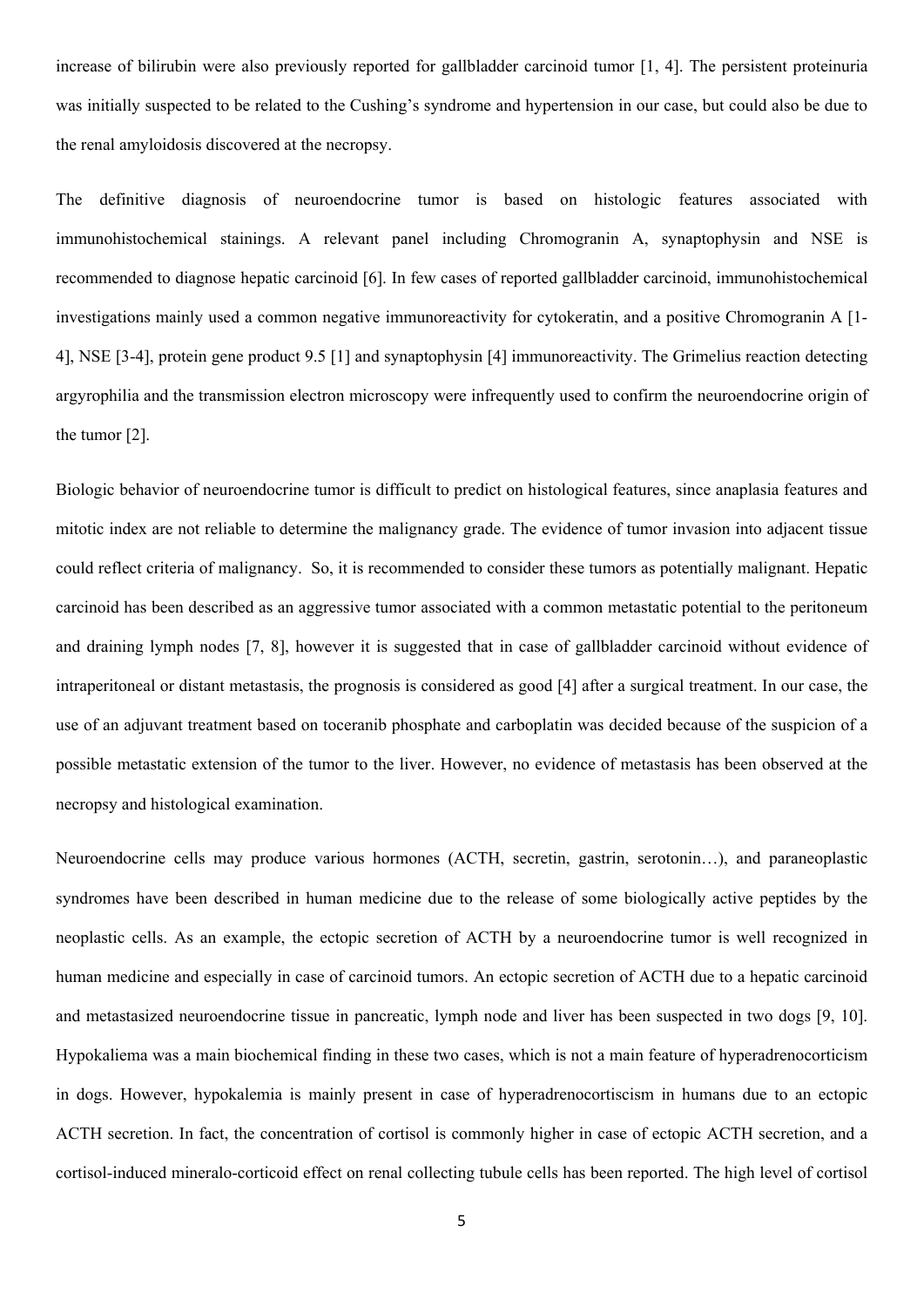saturates the renal tubular protective enzyme (11β-hydroxysteroid dehydrogenase) which inactivates cortisol to cortisone, and therefore allows cortisol binding to aldosterone receptors, thus promoting renal potassium excretion [9]. In our case, a hyperadrenocorticism was still suspected after the surgical excision of the gallbladder carcinoid, and was confirmed some days later. The persistence of the hypercortisolism after the cholecystectomy associated with no evidence of metastatic expansion, the progressive improvement of the cortisol concentration and liver enzymes activities with the medical treatment of the Cushing's syndrome, and the absence of hypokalemia make the possibility of an ectopic ACTH secretion unlikely. However this possibility cannot be completely ruled out, since Pituitarydependent hyperadrenocorticism (PDH) and ectopic ACTH secretion remain very difficult to distinguish. Even if no metastatic expansion of the tumor could be found at necropsy, a very small subpopulation of remaining neoplastic cells may have secreted ACTH. An immunohistochemical staining for ACTH has not been performed. In case of a positive reactivity it could confirm an ectopic ACTH secretion, but a negative result could not exclude it because a secretion of ACTH by the neoplastic cells cannot always be highlighted by immunohistochemistry (peptide hormones could be immediately or episodically excreted, or presence of too few secreting neoplastic cells) [10]. Other tests could be used to try to discriminate PDH and ectopic ACTH secretion: CRH administration which usually induces an increase of plasma ACTH and cortisol concentrations in people and dogs with Cushing's syndrome, rarely induce an increase of plasma ACTH concentration in case of ectopic ACTH secretion in people, and the plasma concentration of ACTH seems to be higher and not suppressible with high dose of dexamethasone in case of ectopic syndrome [10, 11]. These tests could not be performed in our case. Nevertheless, the co-existence of a gallbladder carcinoid and a PDH is more likely in this case.

#### **Conclusion:**

This case shows an unusual case of gallbladder tumor, a carcinoid tumor diagnosed by cytology and confirmed by histology and immunohistochemistry. The clinical presentation was characterized by chronic clinical signs consistent with a Cushing's syndrome and acute clinical signs which could be secondary to the neoplastic invasion of the gallbladder. In this case, the differential diagnosis of the Cushing's syndrome should include an ectopic ACTH secretion by the gallbladder carcinoid tumor.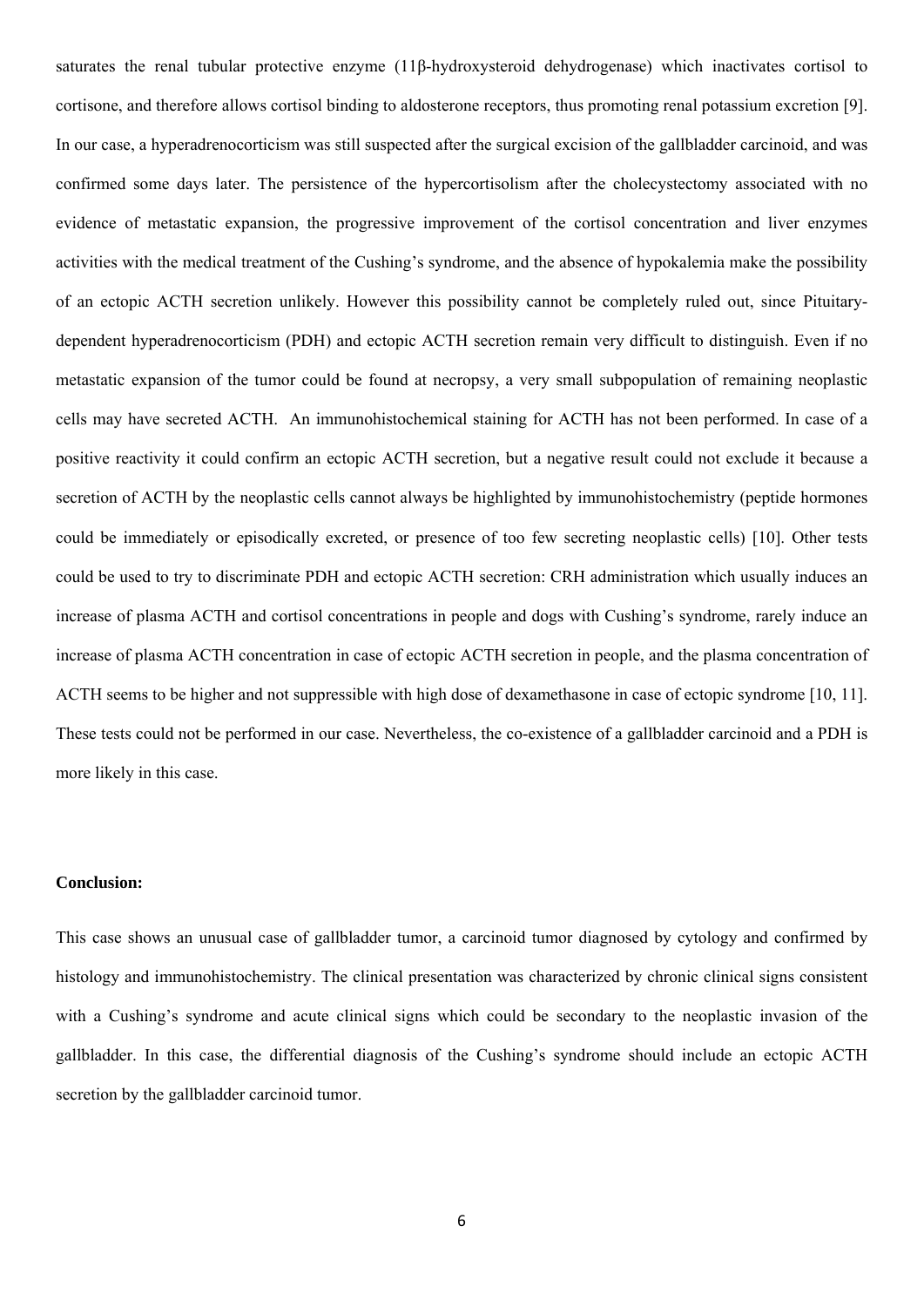# Table 1: Hematology results obtained with the Procyte® (Idexx)

| <b>Analytes</b>           | <b>Observed value</b> | <b>Reference Interval</b> |
|---------------------------|-----------------------|---------------------------|
| HGB (g/dL)                | 10.9                  | $12.0 - 18.0$             |
| RBC $(.10^{12}/L)$        | 4.65                  | 5.50-8.50                 |
| $HCT$ ( $L/L$ )           | 0.38                  | $0.37 - 0.55$             |
| MCV(fL)                   | 70.5                  | 60.0-77.0                 |
| $MCH$ (pg)                | 23.4                  | 18.5-30.0                 |
| MCHC (g/dL)               | 33.2                  | 30.0-37.5                 |
| PLT-I $(.10^{9}/L)$       | 788                   | 175-500                   |
| WBC $(.10^{9}/L)$         | 12.8                  | $5.5 - 16.9$              |
| Neutrophils $(.109/L)$    | $10.3(80.7\%)$        | $2.0 - 12.0$              |
| Lymphocytes $(.109/L)$    | $1.3(9.8\%)$          | $0.5 - 4.9$               |
| Monocytes $(.109/L)$      | 1.1 $(8.8\%)$         | $0.3 - 2.0$               |
| Eosinophils $(.109/L)$    | $0.1(0.5\%)$          | $0.1 - 1.5$               |
| Reticulocytes $(.10^9/L)$ | 139                   | < 110                     |
| Reticulocytes $(\% )$     | 3.7                   |                           |

Table 2: Biochemistry results obtained with the Vitros 350<sup>®</sup> (Orthoclinical) and \*Immulite<sup>®</sup> (Siemens)

| <b>Analytes</b>                                                      | <b>Observed value</b> | <b>Reference Interval</b> |
|----------------------------------------------------------------------|-----------------------|---------------------------|
| Total Proteins $(g/L)$                                               | 72                    | 55-66                     |
| Albumin $(g/L)$                                                      | 28                    | 23-39                     |
| Glucose $(mmol/L)$                                                   | 8.0                   | $3.7 - 8.2$               |
| $Na$ (mmol/L)                                                        | 144                   | 138-148                   |
| $K$ (mmol/L)                                                         | 4.0                   | $3.2 - 5.0$               |
| Cl (mmol/L)                                                          | 108                   | 110-118                   |
| Creatinine $(\mu \text{mol/L})$                                      | 100                   | 44-133                    |
| Total Bilirubin (µmol/L)                                             | 4.5                   | $1.7 - 12.0$              |
| $GGT$ (U/L)                                                          | 106                   | $5 - 25$                  |
| PAL (U/L)                                                            | 475                   | 20-155                    |
| ALAT (U/L)                                                           | 383                   | $3 - 50$                  |
| *Cortisol $T_0$ (nmol/L)                                             | 58.5                  |                           |
| *Cortisol T <sub>0+1h</sub> (nmol/L)<br><b>ACTH</b> stimulation test | 877                   | < 500                     |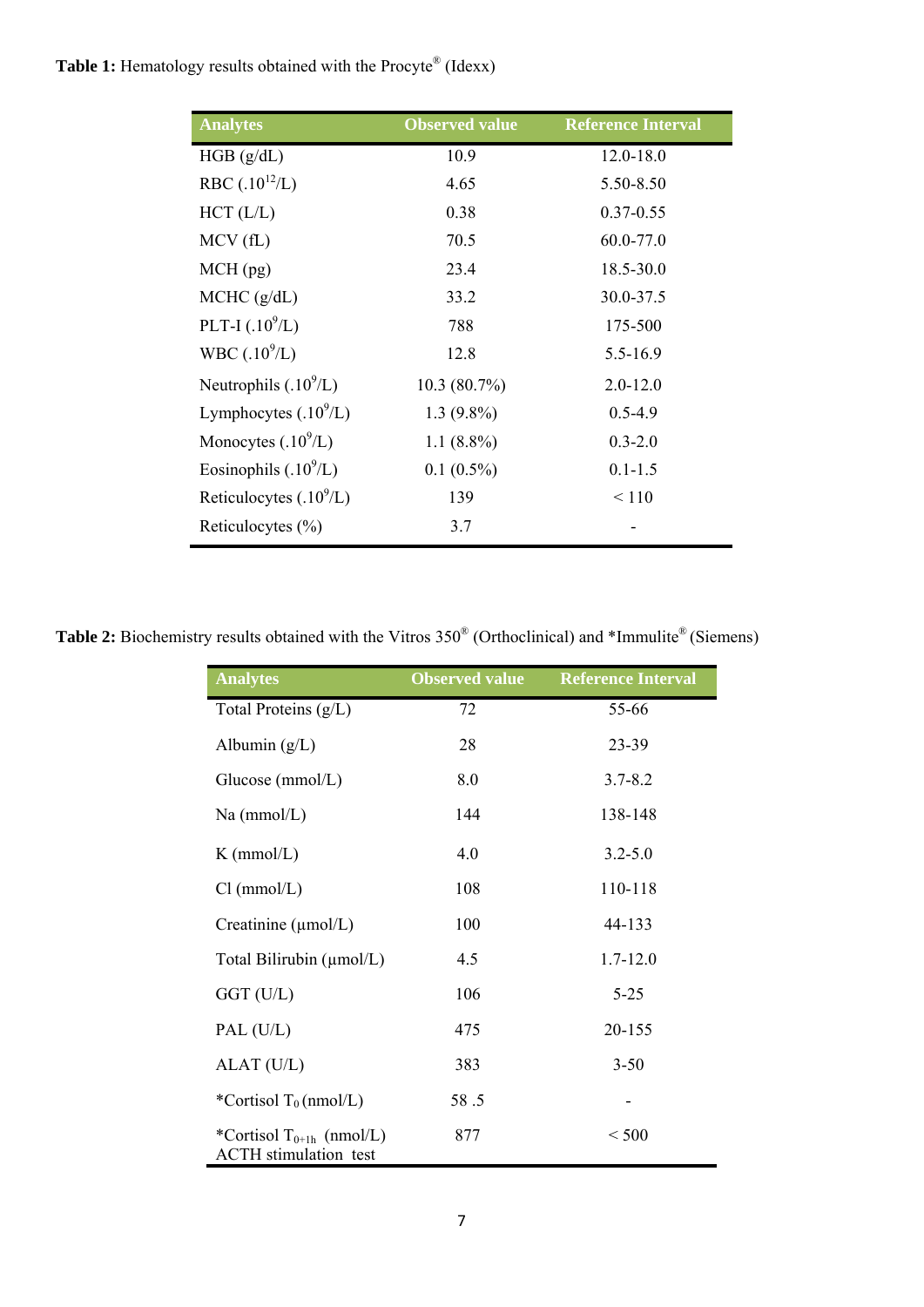## **Table 3:** Urinalysis results

| <b>Analytes</b> | <b>Data</b>         | <b>Reference Interval</b> |
|-----------------|---------------------|---------------------------|
| Source          | Cystocentesis       |                           |
| Color           | Clear               | Clear yellow              |
| <b>USG</b>      | 1.020               | 1.015-1.045               |
| pH              | 6                   | $6 - 7.5$                 |
| Sediment        | $<$ 5 cells / 40 PF | $<$ 5 cells / 40 PF       |
| Dipstick        | Proteinuria +++     | ٠                         |

**Table 4:** Hemostasis results obtained with the SAC 2000 analyzer (Synbiotics)

| <b>Analytes</b> | Data | <b>Reference Interval</b> |
|-----------------|------|---------------------------|
| PT(s)           |      | $12 - 17$                 |
| aPTT(s)         | 79   | 71-102                    |

**Figure 1**: Ultrasonography of the liver and the gallbladder. Presence of an infiltrative mass in the wall of the gallbladder (within the yellow circle line)

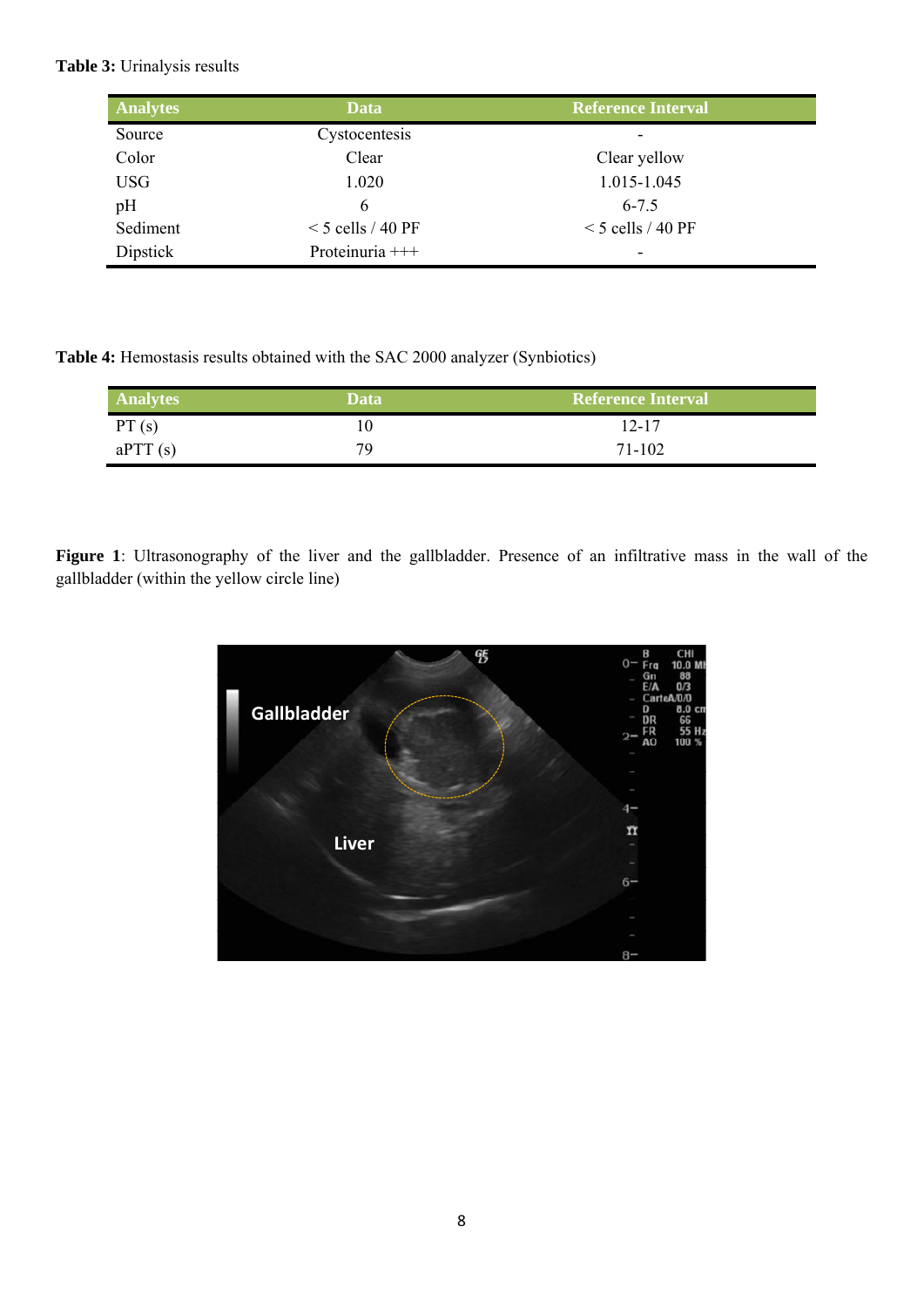**Figure 2**: Cytology of the gallbladder's mass (modified May-Grünwald Giemsa staining). **A & B**: Moderate cellularity with a hemorrhagic background associated with a blue-gray finely granular substance highly suggestive of bile fluid, numerous naked nuclei embedded in a cytoplasmic background and few intact round to polygonal cells. **C & D**: Cells with moderate medium to slight basophilic cytoplasm containing fine azurophilic granules, and a round to oval nucleus with a fine chromatin sometimes associated with one or two nucleoli. Presence of some criteria of malignancy: marked anisocytosis and anisokaryosis. These cells have features of a neuroendocrine tumor, and a carcinoid tumor is more likely.

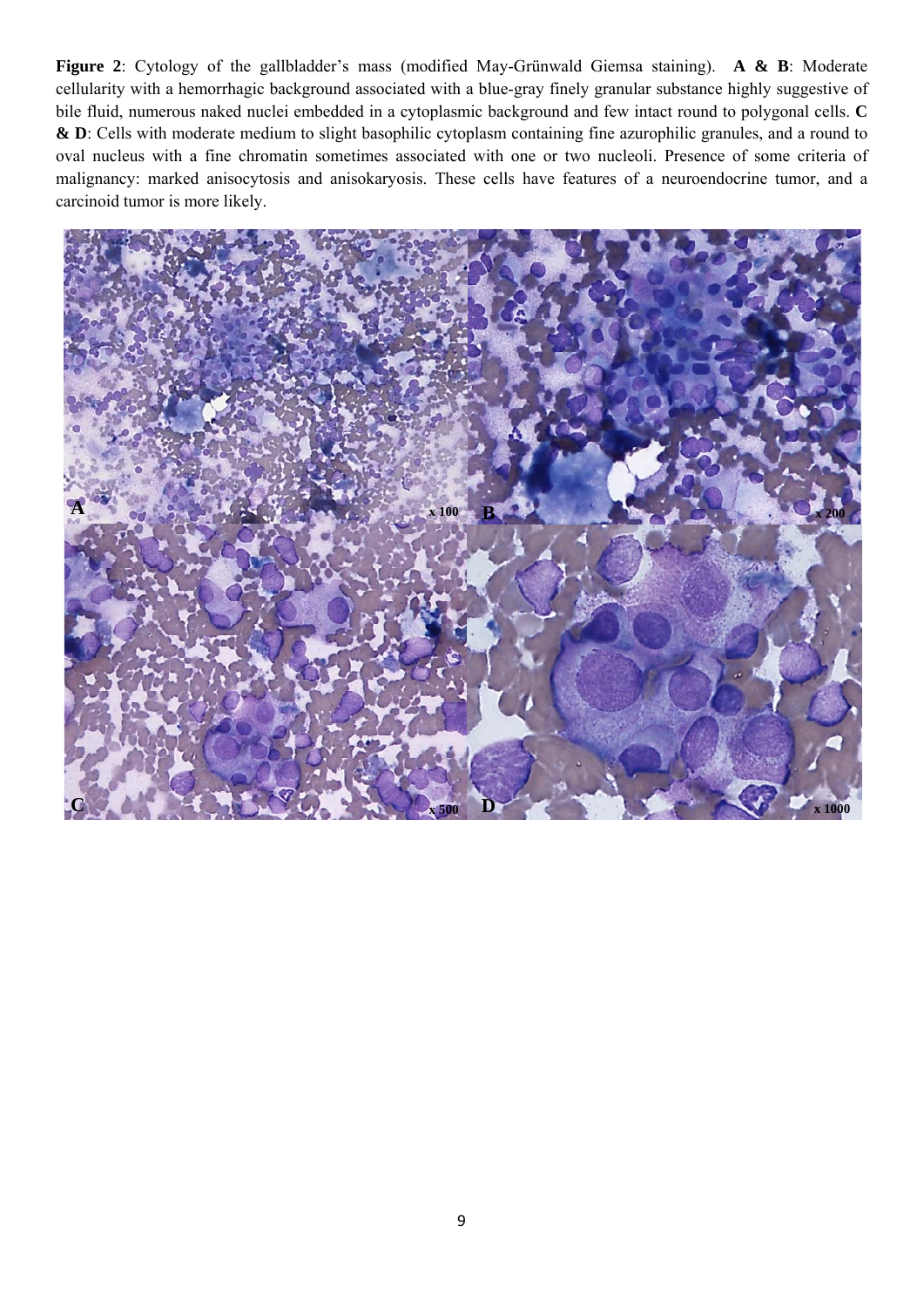Figure 3: Gross morphology of the gallbladder's mass after surgical excision. Presence of an infiltrative and exophytic mass within the lumen of the gallbladder  $(2 \times 3 \text{ cm})$ .

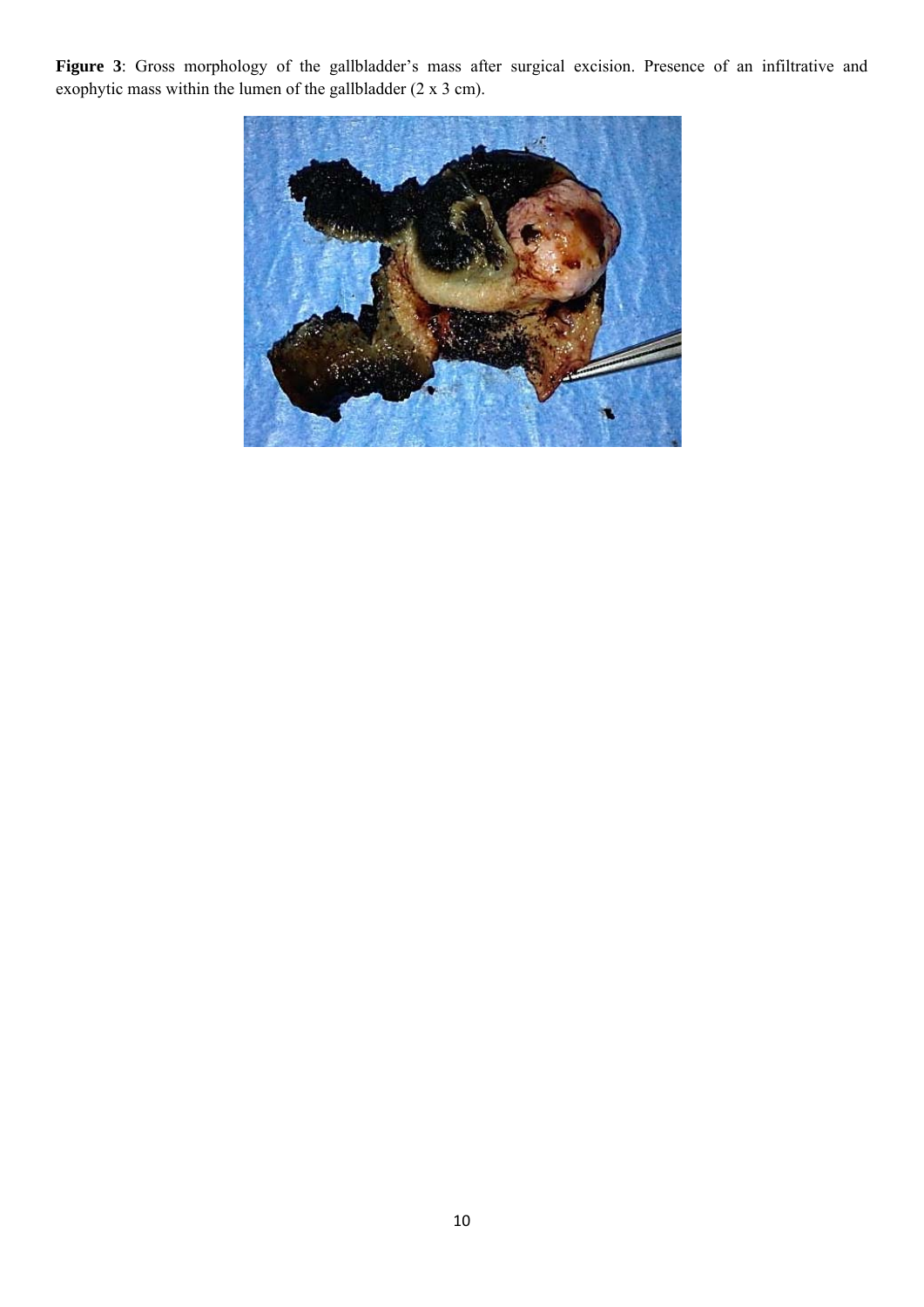**Figure 4**: Histology of the gallbladder's mass (HE staining). **A & B**: Proliferation of neoplastic cells which forms some small aggregates or nests, sometimes oriented and separated by a fine fibrovascular stroma forming a pseudolobular pattern. **C & D**: The neoplastic cells were uniform, oval to polygonal, with a hyperchromatic round to oval nucleus associated with a small to large nucleolus, and a moderate abundant eosinophilic cytoplasm sometimes granular or vacuolated. These cells revealed some criteria of malignancy: marked anisocytosis and anisokaryosis, some binucleations, and a medium mitotic index. These features were consistent with a neuroendocrine tumor of the gallbladder, and a carcinoid tumor is more likely.

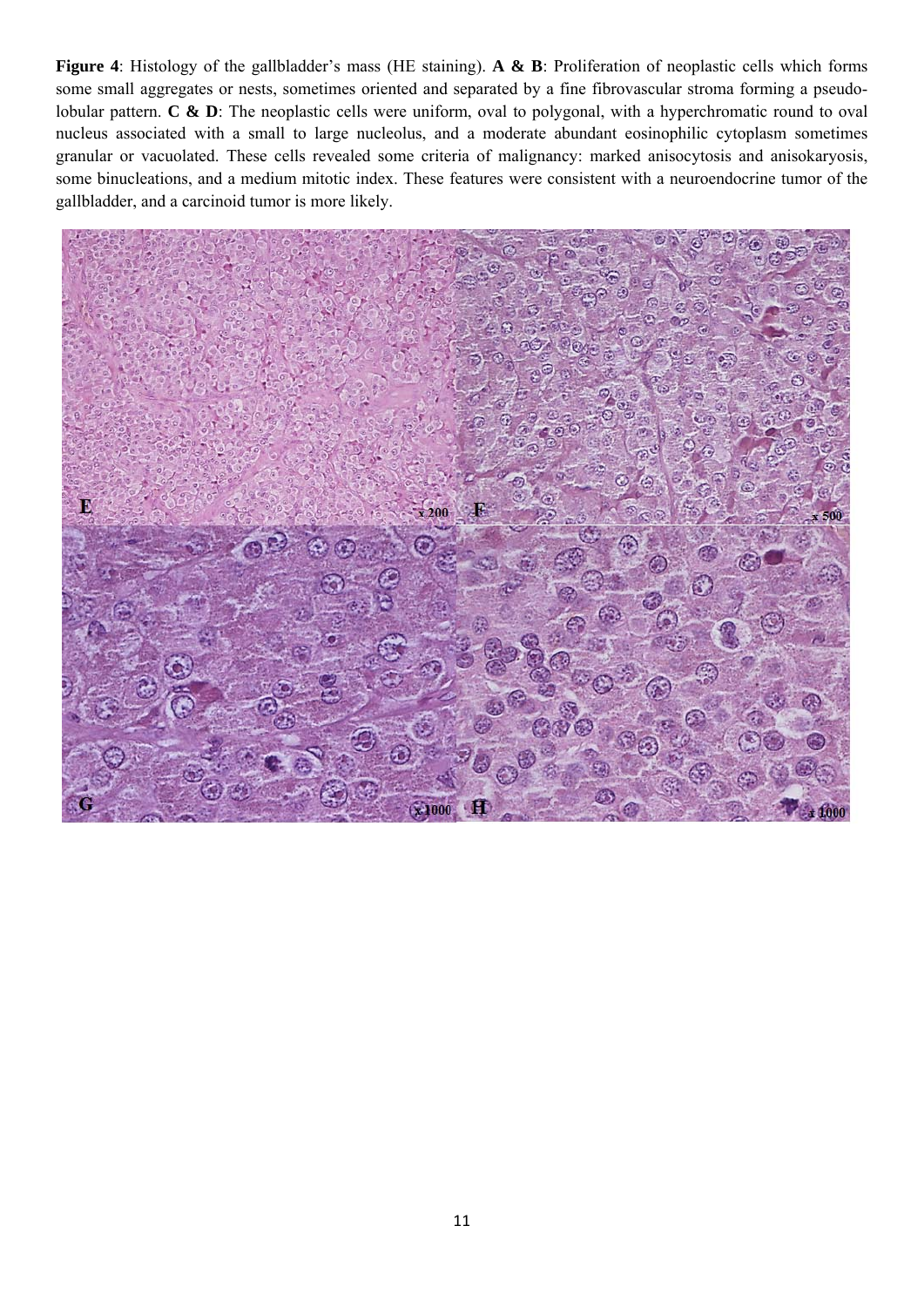**Figure 5**: Immunohistochemistry performed on the biopsy of the gallbladder's mass. **I**: Cytokeratin (combination of cytokeratin 5, 6, 8, 17 and 19) negative staining of neoplastic cells (positive control: epithelial cells of the gallbladder on the right corner). **J**: Chromogranin A strongly positive staining of neoplastic cells (negative control: epithelial cells of the gallbladder on the right corner). **K**: Neuron Specific Enolase (NSE) strongly positive staining of neoplastic cells (negative control: epithelial cells of the gallbladder on the right corner). The immunohistochemistry panel is also consistent with a neuroendocrine tumor such as a carcinoid tumor.